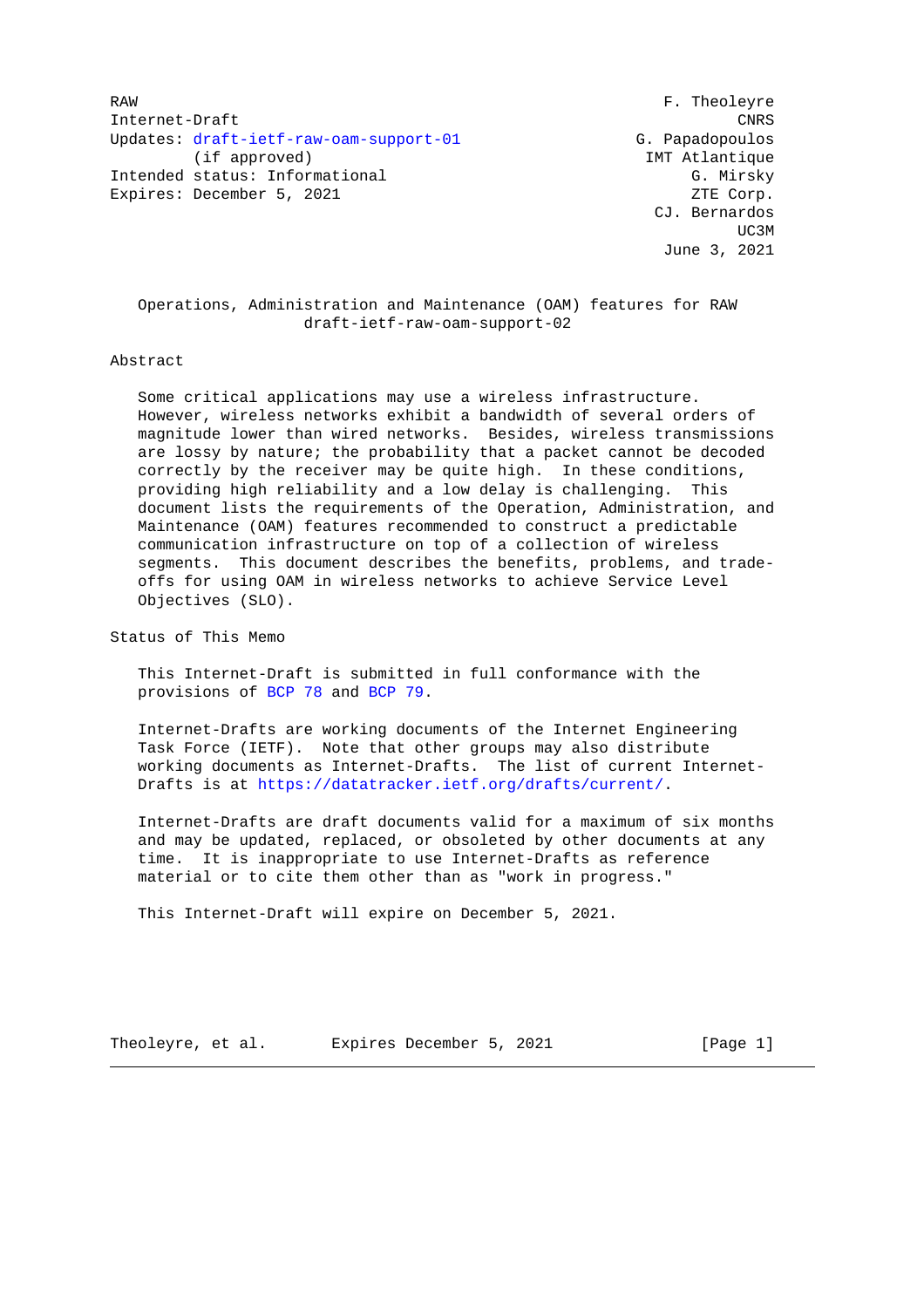Copyright Notice

 Copyright (c) 2021 IETF Trust and the persons identified as the document authors. All rights reserved.

 This document is subject to [BCP 78](https://tools.ietf.org/pdf/bcp78) and the IETF Trust's Legal Provisions Relating to IETF Documents

 [\(https://trustee.ietf.org/license-info\)](https://trustee.ietf.org/license-info) in effect on the date of publication of this document. Please review these documents carefully, as they describe your rights and restrictions with respect to this document. Code Components extracted from this document must include Simplified BSD License text as described in Section 4.e of the Trust Legal Provisions and are provided without warranty as described in the Simplified BSD License.

Table of Contents

| 1 <sup>1</sup> | 3                                                                                                                                                                                                                                                             |
|----------------|---------------------------------------------------------------------------------------------------------------------------------------------------------------------------------------------------------------------------------------------------------------|
| 1.1.           | 4                                                                                                                                                                                                                                                             |
| 1.2.           | 5                                                                                                                                                                                                                                                             |
| 1.3.           | 6                                                                                                                                                                                                                                                             |
|                | 6                                                                                                                                                                                                                                                             |
| 2.1.           | 7                                                                                                                                                                                                                                                             |
| 2.2.           | Broadcast Transmissions<br>7                                                                                                                                                                                                                                  |
| 2.3.           | Complex Layer 2 Forwarding<br>8                                                                                                                                                                                                                               |
| 2.4.           | 8                                                                                                                                                                                                                                                             |
|                | 8                                                                                                                                                                                                                                                             |
| 3.1.           | Information Collection<br>8                                                                                                                                                                                                                                   |
| 3.2.           | 9                                                                                                                                                                                                                                                             |
| 3.3.           | 9<br>Connectivity Verification                                                                                                                                                                                                                                |
| 3.4.           | 9                                                                                                                                                                                                                                                             |
| 3.5.           | Fault Verification/detection<br>10                                                                                                                                                                                                                            |
| 3.6.           | Fault Isolation/identification<br>10                                                                                                                                                                                                                          |
|                | 10                                                                                                                                                                                                                                                            |
| 4.1.           | 11                                                                                                                                                                                                                                                            |
| 4.2.           | Efficient data retrieval<br>11                                                                                                                                                                                                                                |
| 4.3.           | Reporting OAM packets to the source<br>12                                                                                                                                                                                                                     |
| 5 <sub>1</sub> | 12                                                                                                                                                                                                                                                            |
| 5.1.           | Soft transition after reconfiguration<br>13                                                                                                                                                                                                                   |
| 5.2.           | Predictive maintenance<br>13                                                                                                                                                                                                                                  |
| 6.             | 13                                                                                                                                                                                                                                                            |
| 7.             | 13                                                                                                                                                                                                                                                            |
| 8 <sub>1</sub> | 13                                                                                                                                                                                                                                                            |
| 9.             | 14                                                                                                                                                                                                                                                            |
|                | Authors' Addresses<br>15<br>$\mathbf{1}$ , and a set of the set of the set of the set of the set of the set of the set of the set of the set of the set of the set of the set of the set of the set of the set of the set of the set of the set of the set of |
|                |                                                                                                                                                                                                                                                               |

Theoleyre, et al. Expires December 5, 2021 [Page 2]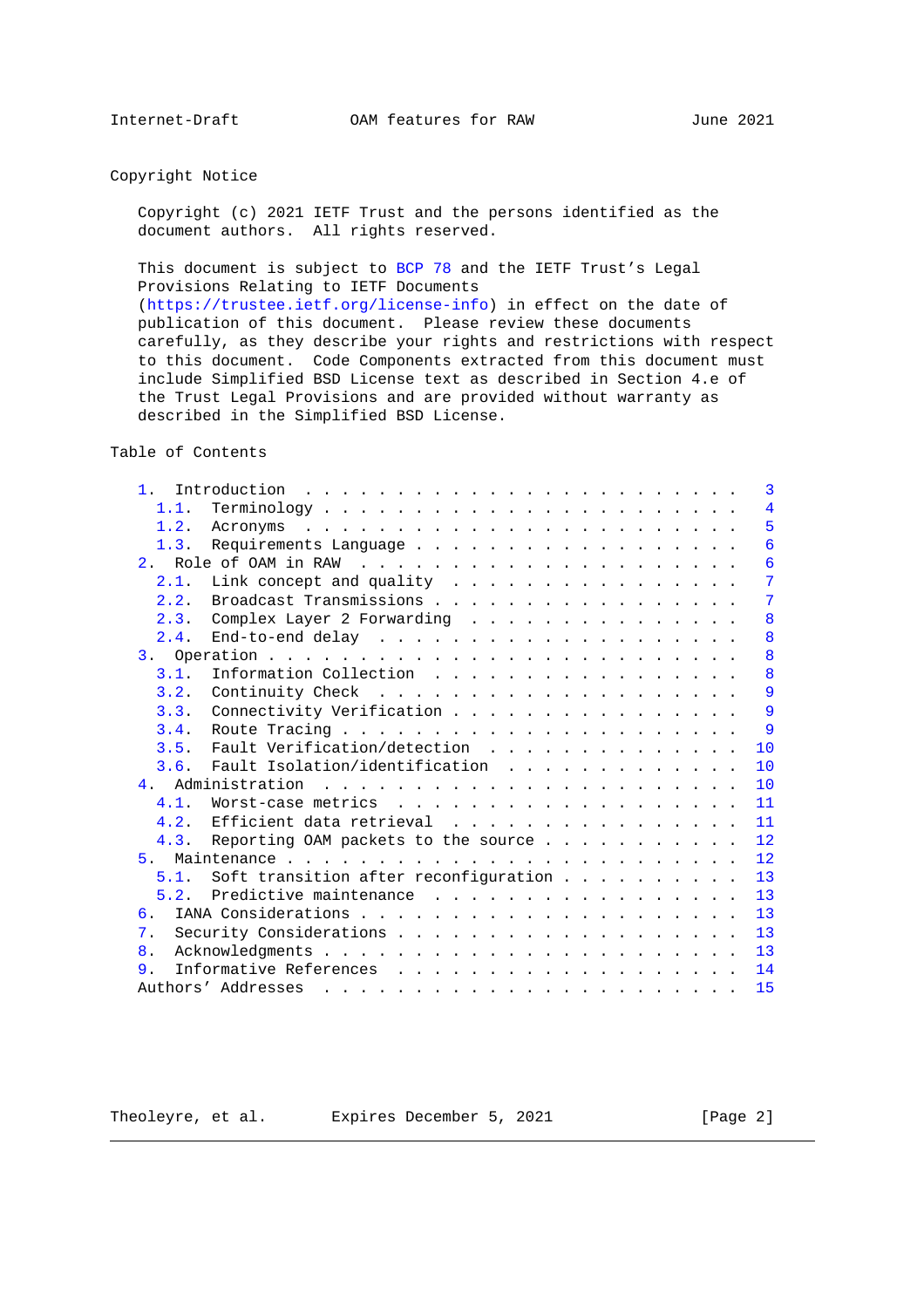<span id="page-2-1"></span>

<span id="page-2-0"></span>[1.](#page-2-0) Introduction

 Reliable and Available Wireless (RAW) is an effort that extends DetNet to approach end-to-end deterministic performances over a network that includes scheduled wireless segments. In wired networks, many approaches try to enable Quality of Service (QoS) by implementing traffic differentiation so that routers handle each type of packets differently. However, this differentiated treatment was expensive for most applications.

 Deterministic Networking (DetNet) [\[RFC8655\]](https://tools.ietf.org/pdf/rfc8655) has proposed to provide a bounded end-to-end latency on top of the network infrastructure, comprising both Layer 2 bridged and Layer 3 routed segments. Their work encompasses the data plane, OAM, time synchronization, management, control, and security aspects.

 However, wireless networks create specific challenges. First of all, radio bandwidth is significantly lower than for wired networks. In these conditions, the volume of signaling messages has to be very limited. Even worse, wireless links are lossy: a Layer 2 transmission may or may not be decoded correctly by the receiver, depending on a broad set of parameters. Thus, providing high reliability through wireless segments is particularly challenging.

Wired networks rely on the concept of \_links\_. All the devices attached to a link receive any transmission. The concept of a link in wireless networks is somewhat different from what many are used to in wireline networks. A receiver may or may not receive a transmission, depending on the presence of a colliding transmission, the radio channel's quality, and the external interference. Besides, a wireless transmission is broadcast by nature: any \_neighboring\_ device may be able to decode it. This document includes detailed information on what the implications for the OAM features are.

 Last but not least, radio links present volatile characteristics. If the wireless networks use an unlicensed band, packet losses are not anymore temporally and spatially independent. Typically, links may exhibit a very bursty characteristic, where several consecutive packets may be dropped, because of e.g. temporary external interference. Thus, providing availability and reliability on top of the wireless infrastructure requires specific Layer 3 mechanisms to counteract these bursty losses.

 Operations, Administration, and Maintenance (OAM) Tools are of primary importance for IP networks [\[RFC7276\]](https://tools.ietf.org/pdf/rfc7276). They define a toolset for fault detection, isolation, and performance measurement.

Theoleyre, et al. Expires December 5, 2021 [Page 3]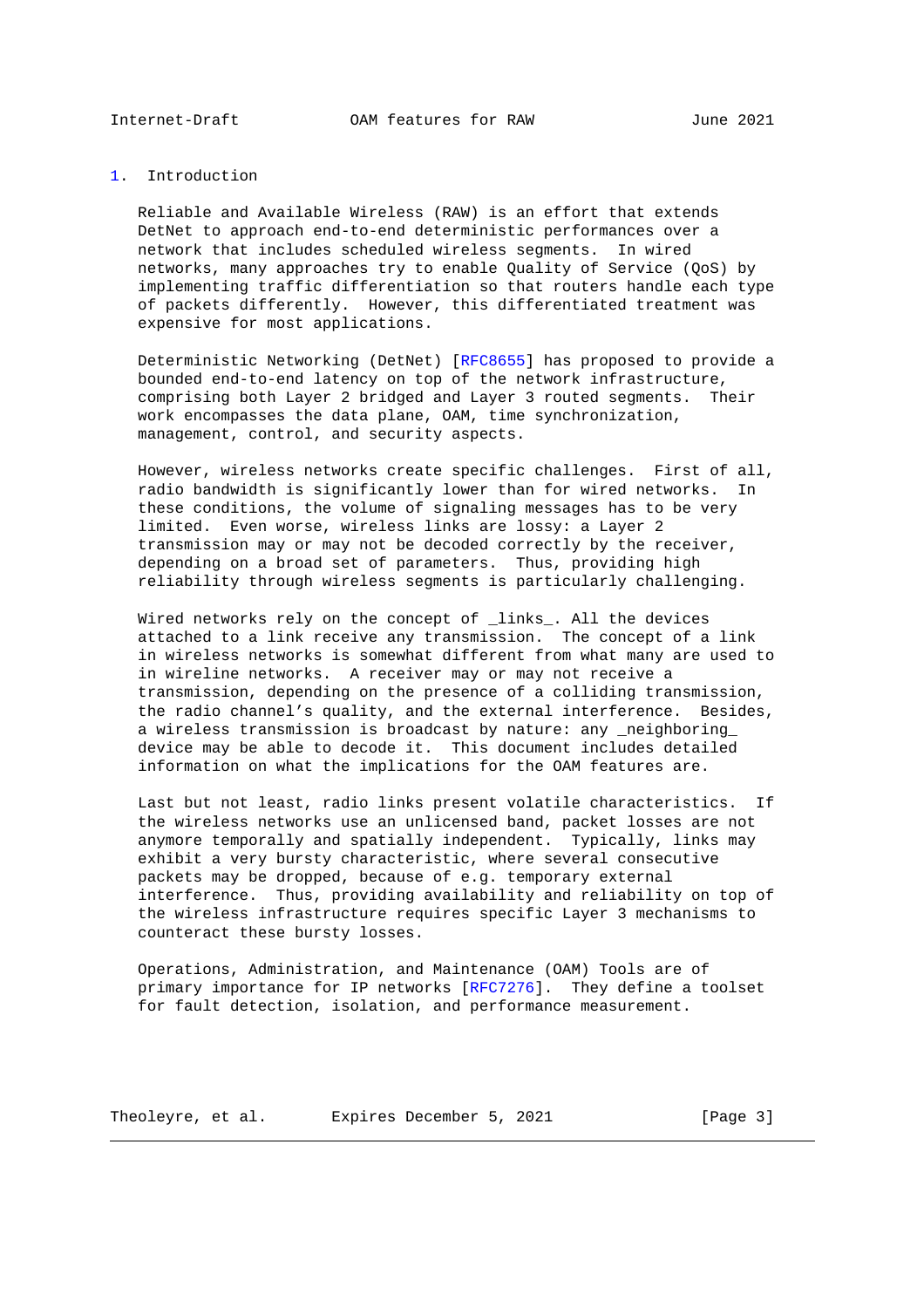<span id="page-3-1"></span> The primary purpose of this document is to detail the specific requirements of the OAM features recommended to construct a predictable communication infrastructure on top of a collection of wireless segments. This document describes the benefits, problems, and trade-offs for using OAM in wireless networks to provide availability and predictability.

# <span id="page-3-0"></span>[1.1.](#page-3-0) Terminology

 In this document, the term OAM will be used according to its definition specified in [\[RFC6291\]](https://tools.ietf.org/pdf/rfc6291). We expect to implement an OAM framework in RAW networks to maintain a real-time view of the network infrastructure, and its ability to respect the Service Level Objectives (SLO), such as delay and reliability, assigned to each data flow.

We re-use here the same terminology as [\[detnet-oam\]](#page-13-2):

- o OAM entity: a data flow to be monitored for defects and/or its performance metrics measured.;
- o Maintenance End Point (MEP): OAM devices crossed when entering/ exiting the network. In RAW, it corresponds mostly to the source or destination of a data flow. OAM message can be exchanged between two MEPs;
- o Maintenance Intermediate endPoint (MIP): an OAM system along the flow; a MIP MAY respond to an OAM message generated by the MEP;
- o control/management/data plane: the control and management planes are used to configure and control the network (long-term). The data plane takes the individual decision. Relative to a data flow, the control and/or management plane can be out-of-band;
- o Active measurement methods (as defined in [\[RFC7799\]](https://tools.ietf.org/pdf/rfc7799)) modify a normal data flow by inserting novel fields, injecting specially constructed test packets [\[RFC2544\]](https://tools.ietf.org/pdf/rfc2544)). It is critical for the quality of information obtained using an active method that generated test packets are in-band with the monitored data flow. In other words, a test packet is required to cross the same network nodes and links and receive the same Quality of Service (QoS) treatment as a data packet. Active methods may implement one of these two strategies:
	- \* In-band: control information follows the same path as the data packets. In other words, a failure in the data plane may prevent the control information to reach the destination (e.g., end-device or controller).

| Expires December 5, 2021<br>Theoleyre, et al. | [Page 4] |  |
|-----------------------------------------------|----------|--|
|-----------------------------------------------|----------|--|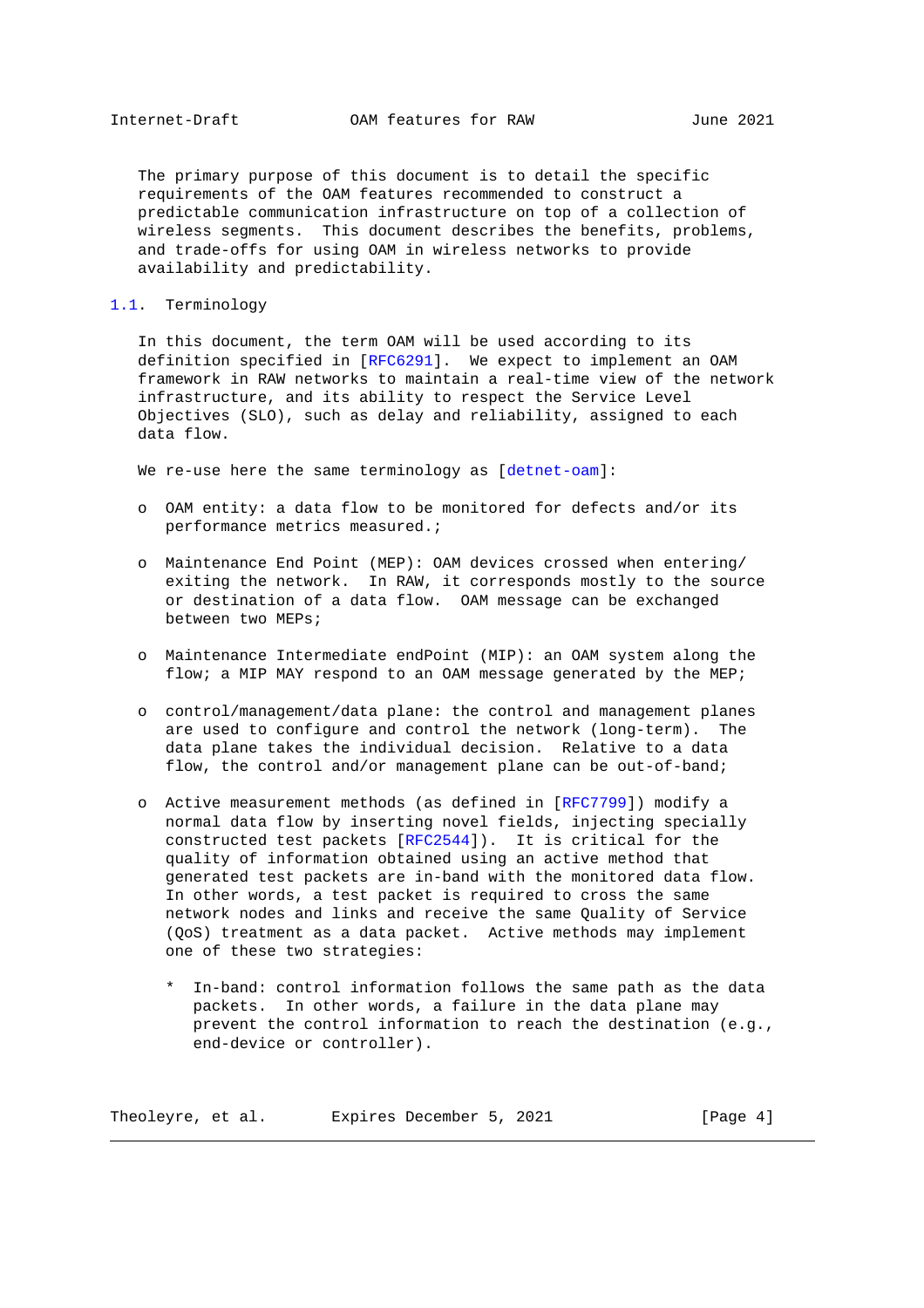- <span id="page-4-1"></span> \* out-of-band: control information is sent separately from the data packets. Thus, the behavior of control vs. data packets may differ;
- o Passive measurement methods [\[RFC7799\]](https://tools.ietf.org/pdf/rfc7799) infer information by observing unmodified existing flows.

 We also adopt the following terminology, which is particularly relevant for RAW segments.

- o piggybacking vs. dedicated control packets: control information may be encapsulated in specific (dedicated) control packets. Alternatively, it may be piggybacked in existing data packets, when the MTU is larger than the actual packet length. Piggybacking makes specifically sense in wireless networks, as the cost (bandwidth and energy) is not linear with the packet size.
- o router-over vs. mesh under: a control packet is either forwarded directly to the layer-3 next hop (mesh under) or handled hop-by hop by each router. While the latter option consumes more resources, it allows to collect additionnal intermediary information, particularly relevant in wireless networks.
- o Defect: a temporary change in the network (e.g., a radio link which is broken due to a mobile obstacle);
- o Fault: a definite change which may affect the network performance, e.g., a node runs out of energy.
- o End-to-end delay: the time between the packet generation and its reception by the destination.
- <span id="page-4-0"></span>[1.2.](#page-4-0) Acronyms

OAM Operations, Administration, and Maintenance

DetNet Deterministic Networking

PSE Path Selection Engine [\[I-D.pthubert-raw-architecture\]](#page-13-3)

QoS Quality of Service

RAW Reliable and Available Wireless

SLO Service Level Objective

SNMP Simple Network Management Protocol

Theoleyre, et al. Expires December 5, 2021 [Page 5]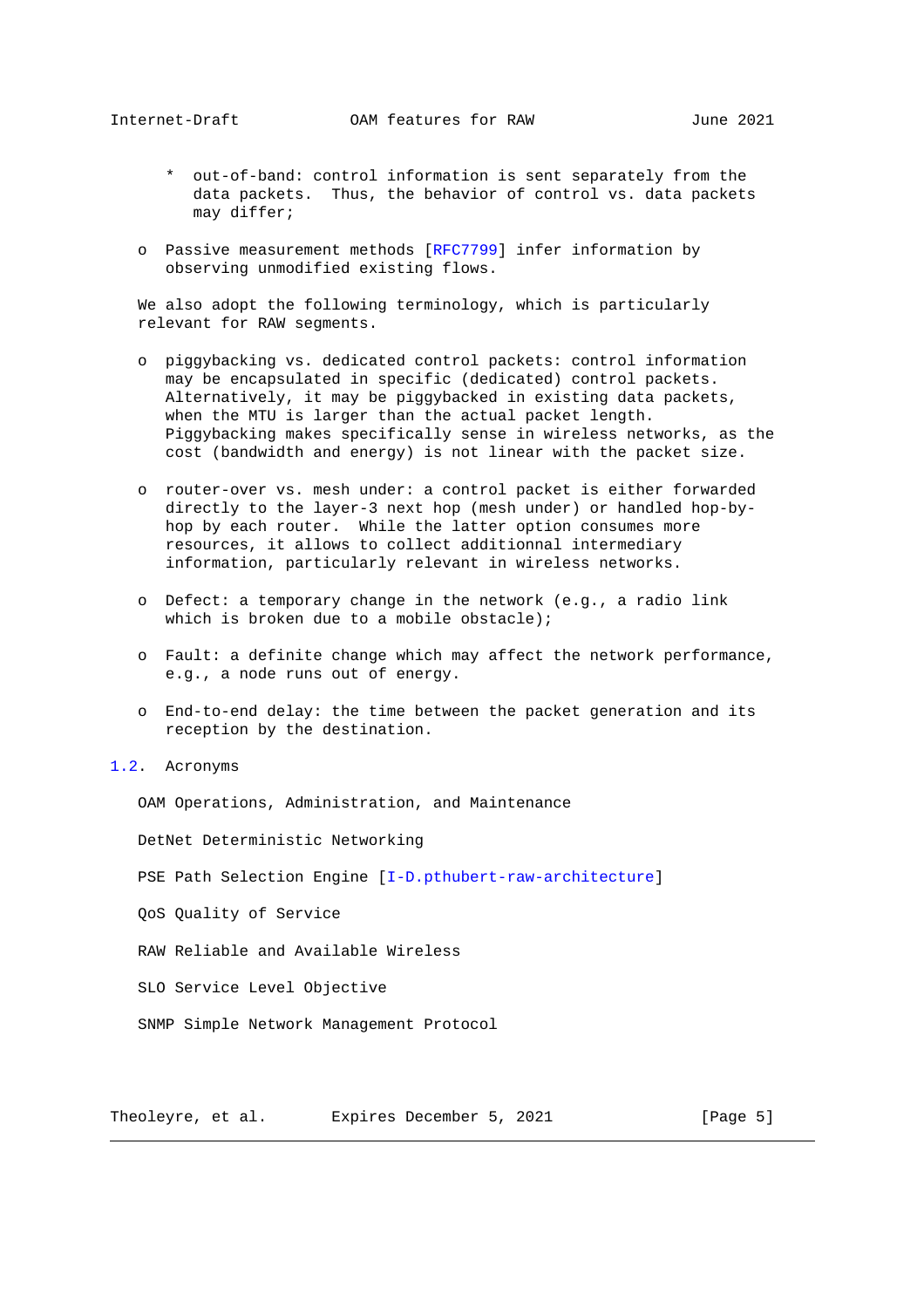<span id="page-5-1"></span>SDN Software-Defined Network

<span id="page-5-0"></span>[1.3.](#page-5-0) Requirements Language

 The key words "MUST", "MUST NOT", "REQUIRED", "SHALL", "SHALL NOT", "SHOULD", "SHOULD NOT", "RECOMMENDED", "NOT RECOMMENDED", "MAY", and "OPTIONAL" in this document are to be interpreted as described in [BCP](https://tools.ietf.org/pdf/bcp14) [14](https://tools.ietf.org/pdf/bcp14) [\[RFC2119\]](https://tools.ietf.org/pdf/rfc2119) [\[RFC8174\]](https://tools.ietf.org/pdf/rfc8174) when, and only when, they appear in all capitals, as shown here.

<span id="page-5-2"></span>[2.](#page-5-2) Role of OAM in RAW

 RAW networks expect to make the communications reliable and predictable on top of a wireless network infrastructure. Most critical applications will define an SLO to be required for the data flows it generates. RAW considers network plane protocol elements such as OAM to improve the RAW operation at the service and the forwarding sub-layers.

 To respect strict guarantees, RAW relies on the Path Selection Engine (PSE) (as defined in [\[I-D.pthubert-raw-architecture\]](#page-13-3) to monitor and maintain the L3 network. A L2 scheduler may be used to allocate transmission opportunities, based on the radio link characteristics, SLO of the flows, the number of packets to forward. The PSE exploits the L2 ressources reserved by the scheduler, and organizes the L3 paths to introduce redundancy, fault tolerance, and create backup paths. OAM represents the core of the pre-provisioning process by supervising the network. It maintains maintains a global view of the network resources, to detect defects, faults, over-provisionning, anomalies.

 Fault-tolerance also assumes that multiple paths have to be provisioned so that an end-to-end circuit keeps on existing whatever the conditions. The Packet Replication and Elimination Function ([\[PREF-draft\]](#page-13-4)) on a node is typically controlled by the PSE. OAM mechanisms can be used to monitor that PREOF is working correctly on a node and within the domain.

 To be energy-efficient, reserving some dedicated out-of-band resources for OAM seems idealistic, and only in-band solutions are considered here.

 RAW supports both proactive and on-demand troubleshooting. Proactively, it is necessary to detect anomalies, to report defects, or to reduce over-provisionning if it is not required. However, on demand may also be required to identify the cause of a specific defect. Indeed, some specific faults may only be detected with a

Theoleyre, et al. Expires December 5, 2021 [Page 6]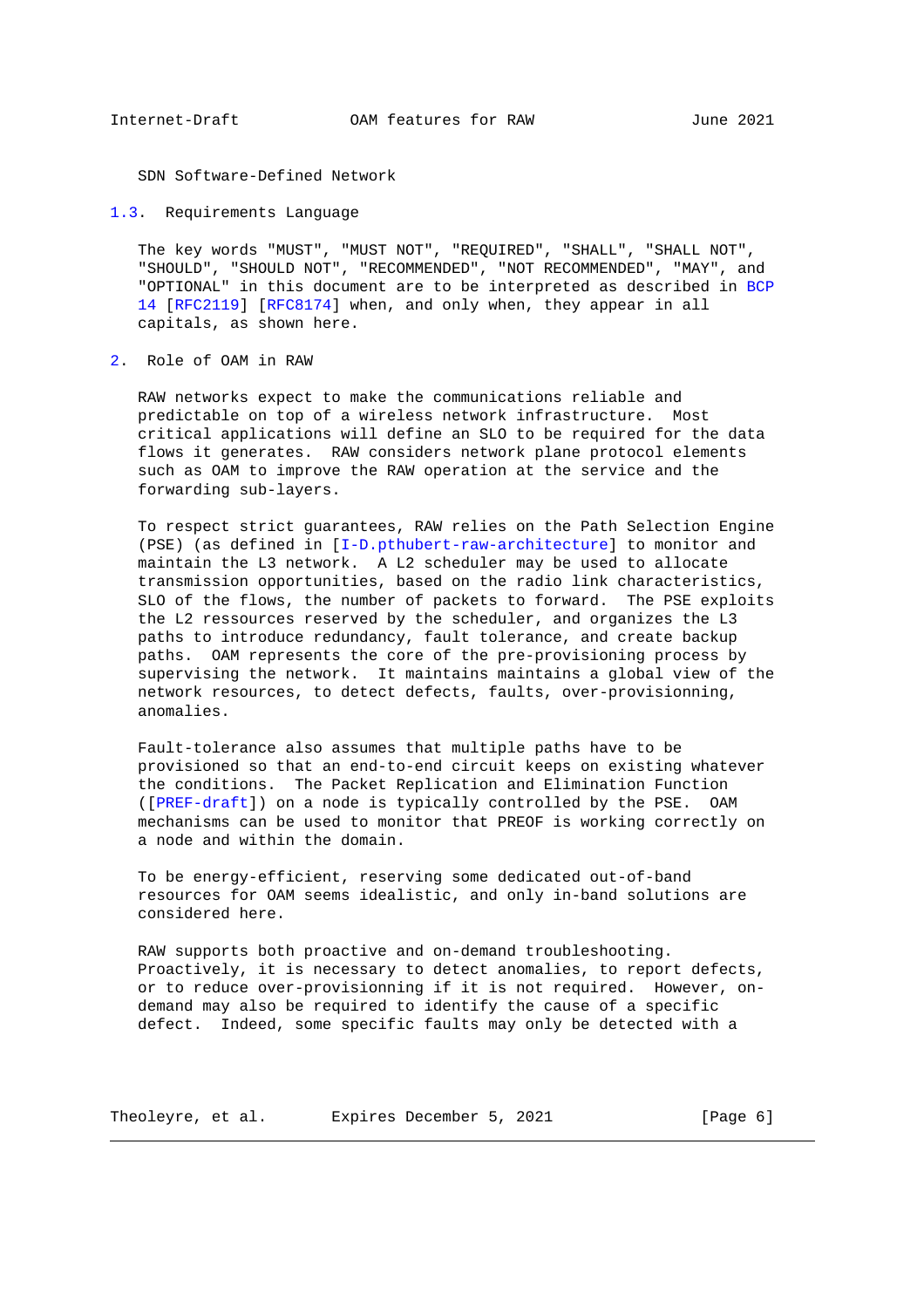<span id="page-6-1"></span> global, detailed view of the network, which is too expensive to acquire in the normal operating mode.

The specific characteristics of RAW are discussed below.

<span id="page-6-0"></span>[2.1.](#page-6-0) Link concept and quality

 In wireless networks, a \_link\_ does not exist physically. A device has a set of \*neighbors\* that correspond to all the devices that have a non null probability of receiving correctly its packets. We make a distinction between:

- o point-to-point (p2p) link with one transmitter and one receiver. These links are used to transmit unicast packets.
- o point-to-multipoint (p2m) link associates one transmitter and a collection of receivers. For instance, broadcast packets assume the existence of p2m links to avoid duplicating a broadcast packet to reach each possible radio neighbor.

 In scheduled radio networks, p2m and p2p links are commonly not scheduled simultaneously to save energy, and/or to reduce the number of collisions. More precisely, only one part of the neighbors may wake-up at a given instant.

 Anycast are used in p2m links to improve the reliability. A collection of receivers are scheduled to wake-up simutaneously, so that the transmission fails only if none of the receivers is able to decode the packet.

 Each wireless link is associated with a link quality, often measured as the Packet Delivery Ratio (PDR), i.e., the probability that the receiver can decode the packet correctly. It is worth noting that this link quality depends on many criteria, such as the level of external interference, the presence of concurrent transmissions, or the radio channel state. This link quality is even time-variant. For p2m links, we have consequently a collection of PDR (one value per receiver). Other more sophisticated, aggregated metrics exist for these p2m links, such as [\[anycast-property\]](#page-13-5)

<span id="page-6-2"></span>[2.2.](#page-6-2) Broadcast Transmissions

 In modern switching networks, the unicast transmission is delivered uniquely to the destination. Wireless networks are much closer to the ancient \*shared access\* networks. Practically, unicast and broadcast frames are handled similarly at the physical layer. The link layer is just in charge of filtering the frames to discard irrelevant receptions (e.g., different unicast MAC address).

| Theoleyre, et al. | Expires December 5, 2021 |  | [Page 7] |
|-------------------|--------------------------|--|----------|
|                   |                          |  |          |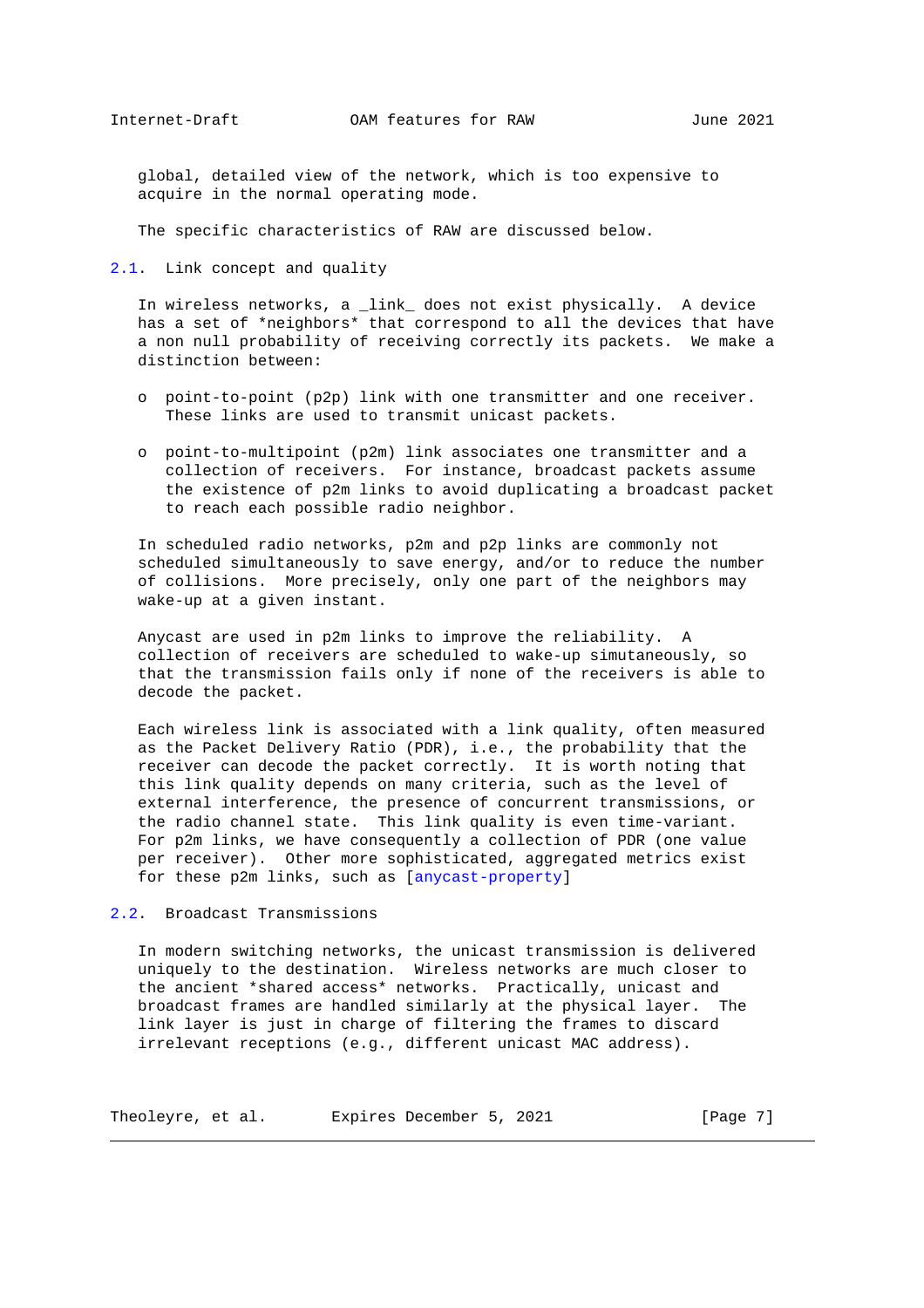<span id="page-7-1"></span> However, contrary to wired networks, we cannot be sure that a packet is received by \*all\* the devices attached to the Layer 2 segment. It depends on the radio channel state between the transmitter(s) and the receiver(s). In particular, concurrent transmissions may be possible or not, depending on the radio conditions (e.g., do the different transmitters use a different radio channel or are they sufficiently spatially separated?)

# <span id="page-7-0"></span>[2.3.](#page-7-0) Complex Layer 2 Forwarding

 Multiple neighbors may receive a transmission. Thus, anycast Layer 2 forwarding helps to maximize the reliability by assigning multiple receivers to a single transmission. That way, the packet is lost only if \*none\* of the receivers decode it. Practically, it has been proven that different neighbors may exhibit very different radio conditions, and that reception independency may hold for some of them [\[anycast-property\]](#page-13-5).

# <span id="page-7-2"></span>[2.4.](#page-7-2) End-to-end delay

 In a wireless network, additionnal transmissions opportunities are provisionned to accomodate packet losses. Thus, the end-to-end delay consists of:

- o Transmission delay, which is fixed and depends mainly on the data rate, and the presence or absence of an acknowledgement.
- o Residence time, corresponds to the buffering delay and depends on the schedule. To account for retransmisisons, the residence time is equal to the difference between the time of last reception from the previous hop (among all the retransmisions) and the time of emission of the last retransmission.

### <span id="page-7-3"></span>[3.](#page-7-3) Operation

 OAM features will enable RAW with robust operation both for forwarding and routing purposes.

# <span id="page-7-4"></span>[3.1.](#page-7-4) Information Collection

 The model to exchange information should be the same as for DetNet network, for the sake of inter-operability. YANG may typically fulfill this objective.

 However, RAW networks imply specific constraints (e.g., low bandwidth, packet losses, cost of medium access) that may require to minimize the volume of information to collect. Thus, we discuss in

| Theoleyre, et al. | Expires December 5, 2021 |  | [Paqe 8] |
|-------------------|--------------------------|--|----------|
|-------------------|--------------------------|--|----------|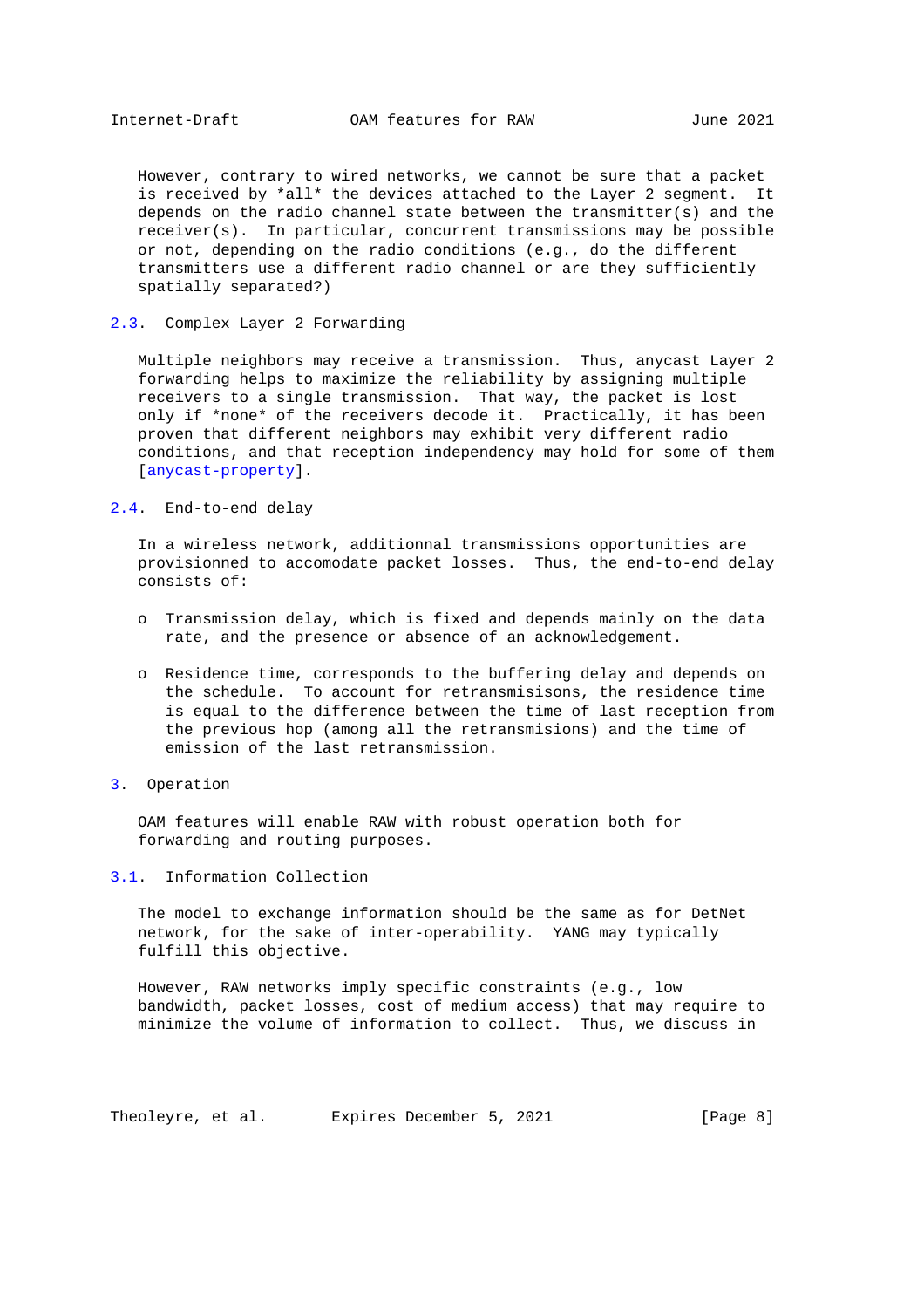<span id="page-8-1"></span> [Section 4.2](#page-10-2) different ways to collect information, i.e., transfer physically the OAM information from the emitter to the receiver.

# <span id="page-8-0"></span>[3.2.](#page-8-0) Continuity Check

 Similarly to DetNet, we need to verify that the source and the destination are connected (at least one valid path exists)

### <span id="page-8-2"></span>[3.3.](#page-8-2) Connectivity Verification

 As in DetNet, we have to verify the absence of misconnection. We focus here on the RAW specificities.

 Because of radio transmissions' broadcast nature, several receivers may be active at the same time to enable anycast Layer 2 forwarding. Thus, the connectivity verification must test any combination. We also consider priority-based mechanisms for anycast forwarding, i.e., all the receivers have different probabilities of forwarding a packet. To verify a delay SLO for a given flow, we must also consider all the possible combinations, leading to a probability distribution function for end-to-end transmissions. If this verification is implemented naively, the number of combinations to test may be exponential and too costly for wireless networks with low bandwidth.

# <span id="page-8-3"></span>[3.4.](#page-8-3) Route Tracing

 Wireless networks are broadcast by nature: a radio transmission can be decoded by any radio neighbor. In multihop wireless networks, several paths exist between two endpoints. In hub networks, a device may be covered by several Access Points. We should choose the most efficient path or AP, concerning specifically the reliability, and the delay.

 Thus, multipath routing / multi-attachment can be considered to make the network fault-tolerant. Even better, we can exploit the broadcast nature of wireless networks to exploit: we may have multiple Maintenance Intermediate Endpoints (MIP) for each of this kind of hop. While it may be reasonable in the multi-attachment case, the complexity quickly increases with the path length. Indeed, each Maintenance Intermediate Endpoint has several possible next hops in the forwarding plane. Thus, all the possible paths between two maintenance endpoints should be retrieved, which may quickly become intractable if we apply a naive approach.

Theoleyre, et al. Expires December 5, 2021 [Page 9]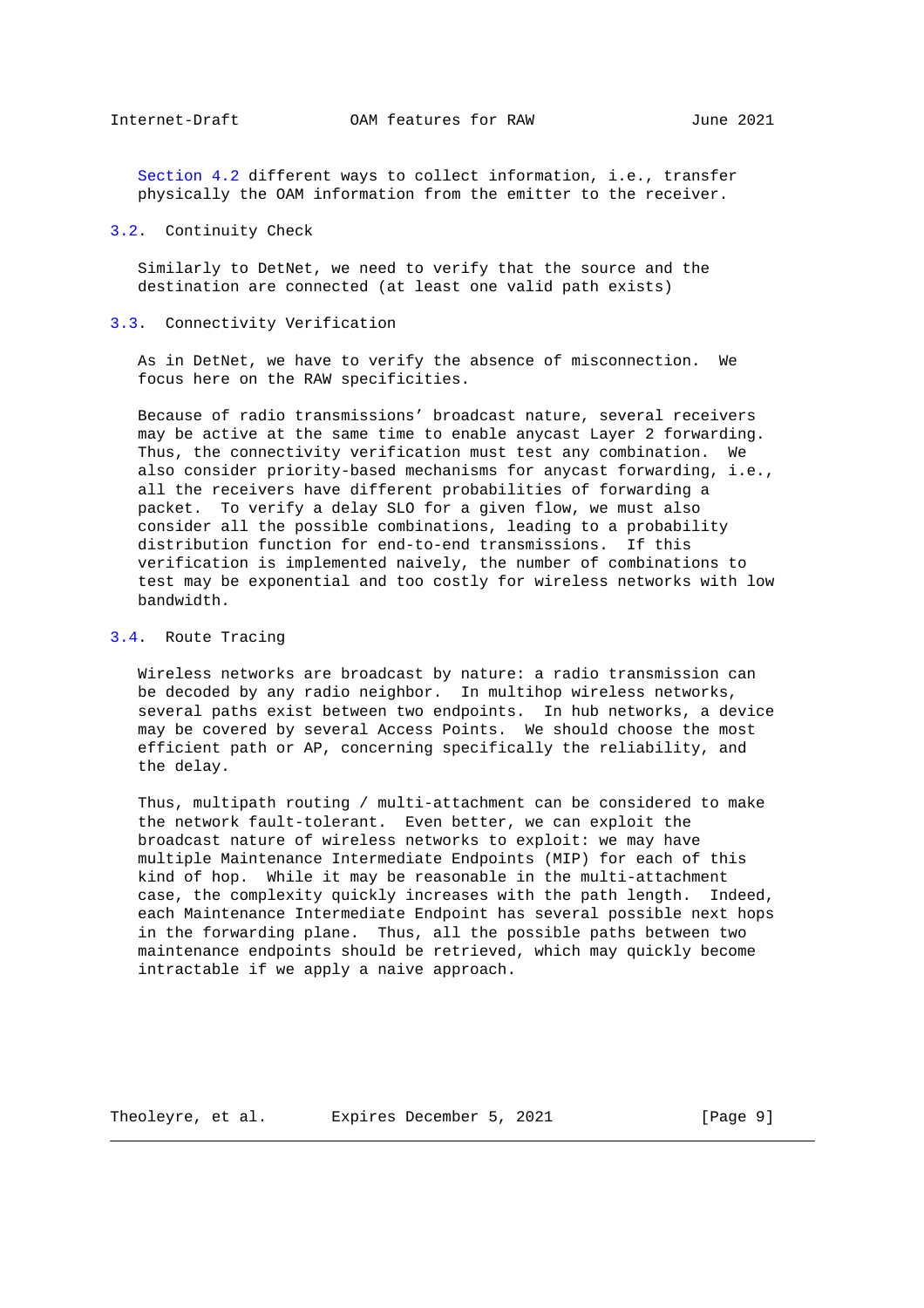# <span id="page-9-1"></span><span id="page-9-0"></span>[3.5.](#page-9-0) Fault Verification/detection

 Wired networks tend to present stable performances. On the contrary, wireless networks are time-variant. We must consequently make a distinction between \_normal\_ evolutions and malfunction.

### <span id="page-9-2"></span>[3.6.](#page-9-2) Fault Isolation/identification

 The network has isolated and identified the cause of the fault. While DetNet already expects to identify malfunctions, some problems are specific to wireless networks. We must consequently collect metrics and implement algorithms tailored for wireless networking.

 For instance, the decrease in the link quality may be caused by several factors: external interference, obstacles, multipath fading, mobility. It it fundamental to be able to discriminate the different causes to make the right decision.

<span id="page-9-3"></span>[4.](#page-9-3) Administration

 The RAW network has to expose a collection of metrics to support an operator making proper decisions, including:

- o Packet losses: the time-window average and maximum values of the number of packet losses have to be measured. Many critical applications stop to work if a few consecutive packets are dropped;
- o Received Signal Strength Indicator (RSSI) is a very common metric in wireless to denote the link quality. The radio chipset is in charge of translating a received signal strength into a normalized quality indicator;
- o Delay: the time elapsed between a packet generation / enqueuing and its reception by the next hop;
- o Buffer occupancy: the number of packets present in the buffer, for each of the existing flows.
- o Battery lifetime: the expected remaining battery lifetime of the device. Since many RAW devices might be battery powered, this is an important metric for an operator to take proper decisions.
- o Mobility: if a device is known to be mobile, this might be considered by an operator to take proper decisions.

Theoleyre, et al. Expires December 5, 2021 [Page 10]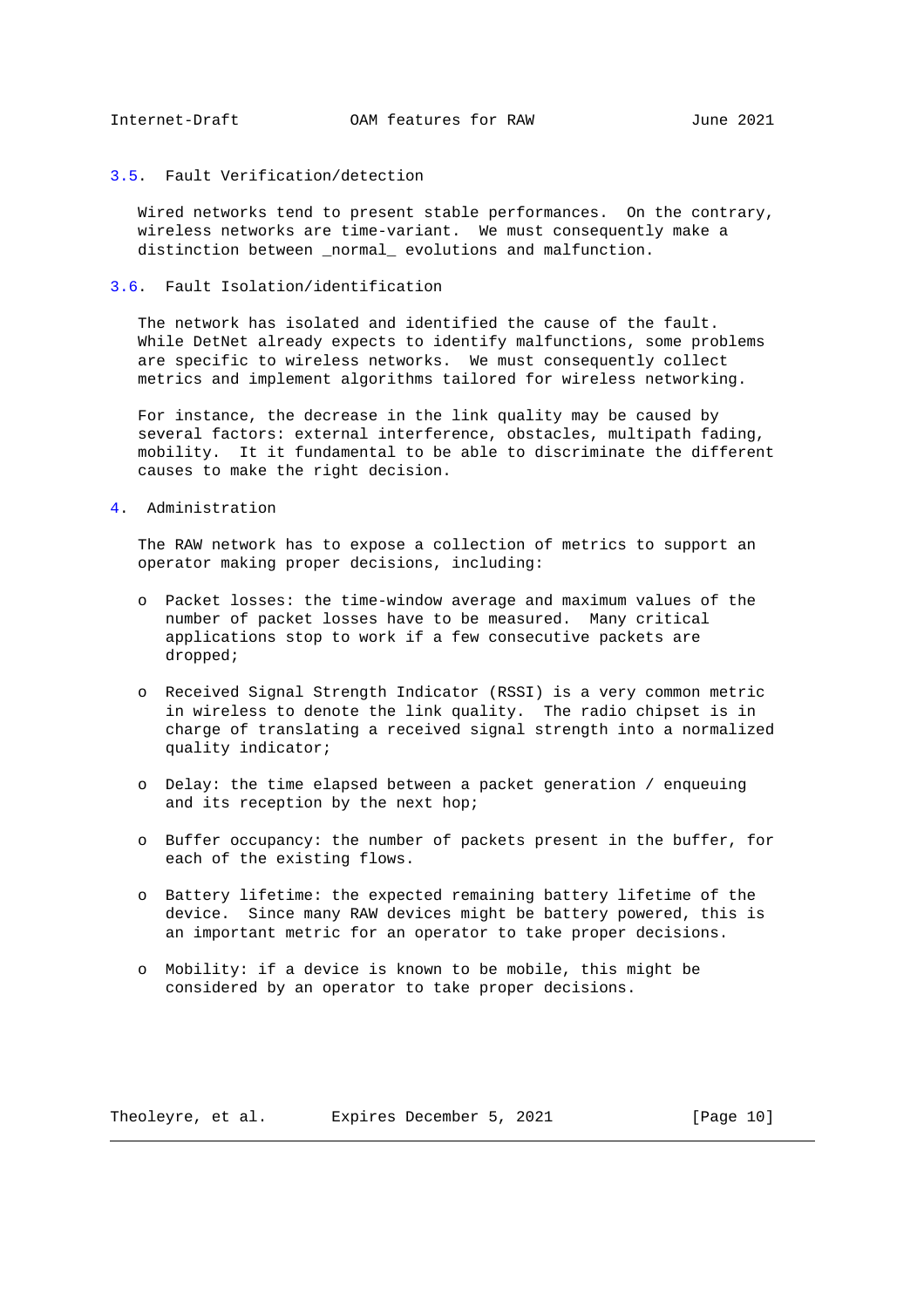<span id="page-10-1"></span> These metrics should be collected per device, virtual circuit, and path, as detnet already does. However, we have to face in RAW to a finer granularity:

- o per radio channel to measure, e.g., the level of external interference, and to be able to apply counter-measures (e.g., blacklisting).
- o per physical radio technology / interface if a device has multiple NIC.
- o per link to detect misbehaving link (assymetrical link, fluctuating quality).
- o per resource block: a collision in the schedule is particularly challenging to identify in radio networks with spectrum reuse. In particular, a collision may not be systematic (depending on the radio characteristics and the traffic profile).

#### <span id="page-10-0"></span>[4.1.](#page-10-0) Worst-case metrics

 RAW inherits the same requirements as DetNet: we need to know the distribution of a collection of metrics. However, wireless networks are known to be highly variable. Changes may be frequent, and may exhibit a periodical pattern. Collecting and analyzing this amount of measurements is challenging.

 Wireless networks are known to be lossy, and RAW has to implement strategies to improve reliability on top of unreliable links. Reliability is typically achieved through Automatic Repeat Request (ARQ), and Forward Error Correction (FEC). Since the different flows have not the same SLO, RAW must adjust the ARQ and FEC based on the link and path characteristics.

# <span id="page-10-2"></span>[4.2.](#page-10-2) Efficient data retrieval

 We have to minimize the number of statistics / measurements to exchange:

- o energy efficiency: low-power devices have to limit the volume of monitoring information since every bit consumes energy.
- o bandwidth: wireless networks exhibit a bandwidth significantly lower than wired, best-effort networks.
- o per-packet cost: it is often more expensive to send several packets instead of combining them in a single link-layer frame.

Theoleyre, et al. Expires December 5, 2021 [Page 11]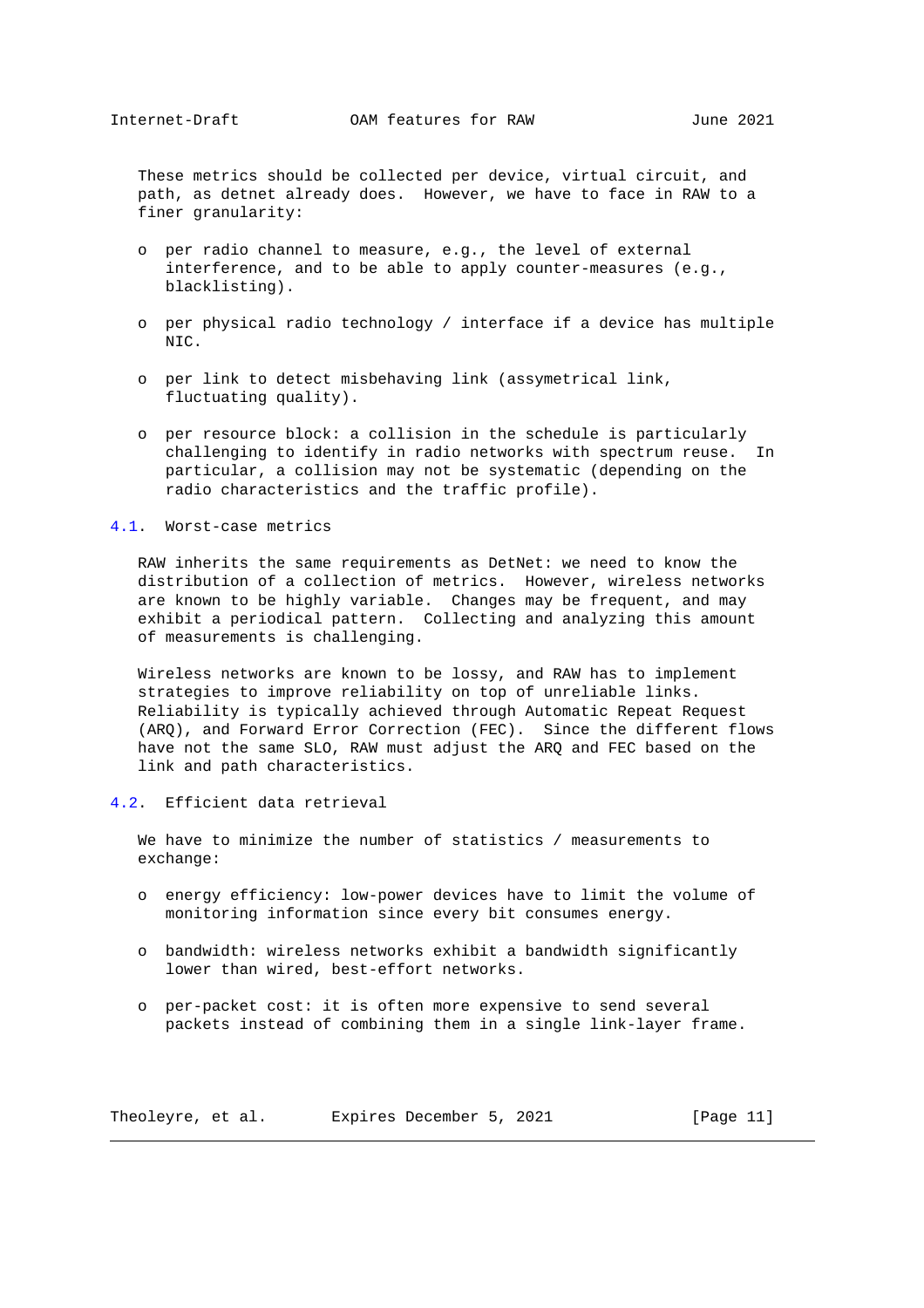<span id="page-11-1"></span> In conclusion, we have to take care of power and bandwidth consumption. The following techniques aim to reduce the cost of such maintenance:

 on-path collection: some control information is inserted in the data packets if they do not fragment the packet (i.e., the MTU is not exceeded). Information Elements represent a standardized way to handle such information. IP hop by hop extension headers may help to collect metrics all along the path;

 flags/fields: we have to set-up flags in the packets to monitor to be able to monitor the forwarding process accurately. A sequence number field may help to detect packet losses. Similarly, path inference tools such as [\[ipath\]](#page-13-6) insert additional information in the headers to identify the path followed by a packet a posteriori.

 hierarchical monitoring: localized and centralized mechanisms have to be combined together. Typically, a local mechanism should contiuously monitor a set of metrics and trigger distant OAM exchances only when a fault is detected (but possibly not identified). For instance, local temporary defects must not trigger expensive OAM transmissions. Besides, the wireless segments represent often the weakest parts of a path: the volume of control information they produce has to be fixed accordingly.

# <span id="page-11-0"></span>[4.3.](#page-11-0) Reporting OAM packets to the source

 TODO: statistics are collected when a packet goes from the source to the destination. However, it has to be also reported by the source. Problem: resource may not be reserved bidirectionnaly. Even worse: the inverse path may not exist.

 Reporting everything exhaustively to the source may in most cases too exensive. Thus, devices may take local decisions when possible, and receive end-to-end information when possible.

# <span id="page-11-2"></span>[5.](#page-11-2) Maintenance

 Maintenance needs to facilitate the maintenance (repairs and upgrades). In wireless networks, repairs are expected to occur much more frequently, since the link quality may be highly time-variant. Thus, maintenance represents a key feature for RAW.

Theoleyre, et al. Expires December 5, 2021 [Page 12]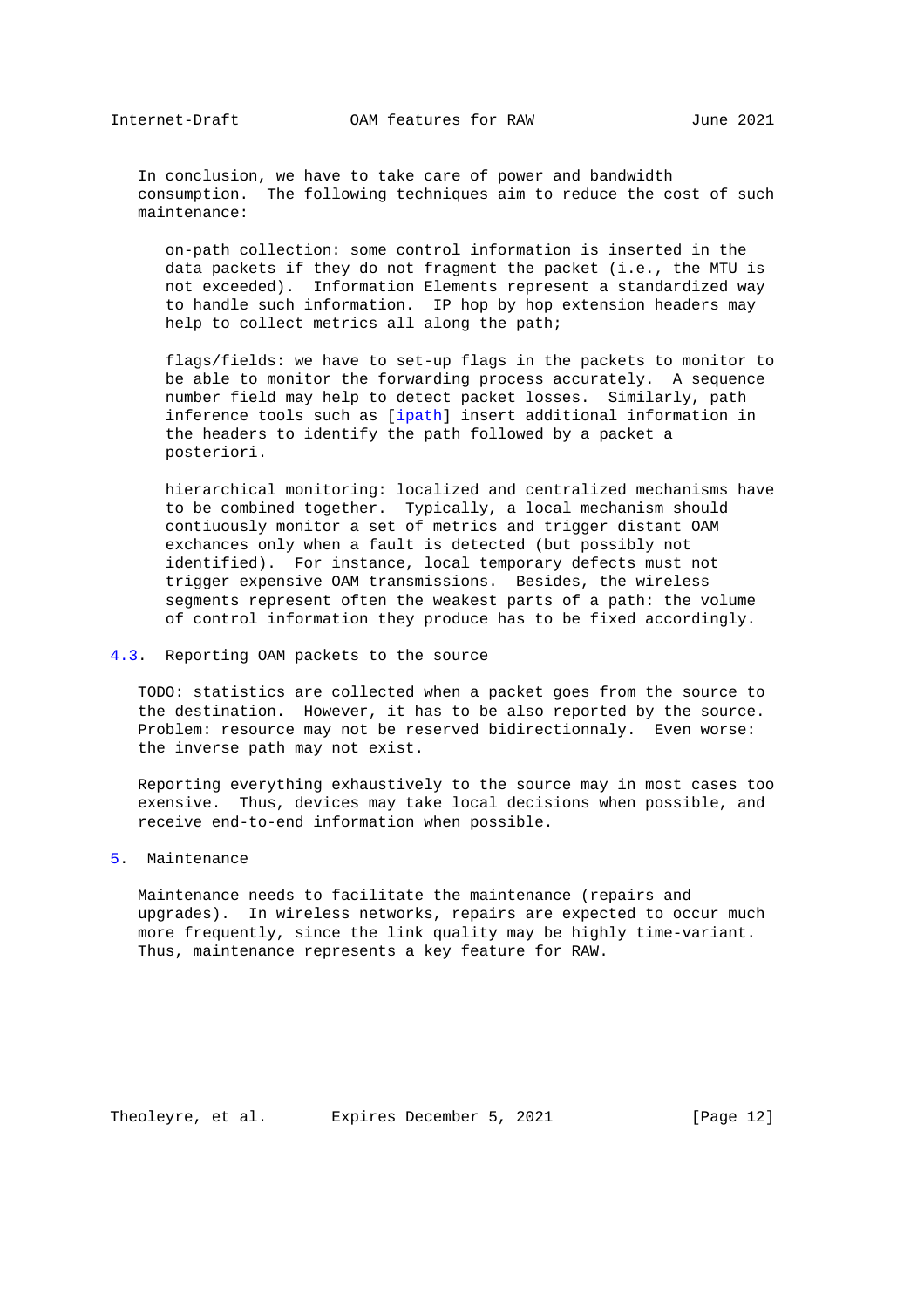<span id="page-12-1"></span><span id="page-12-0"></span>[5.1.](#page-12-0) Soft transition after reconfiguration

 Because of the wireless medium, the link quality may fluctuate, and the network needs to reconfigure itself continuously. During this transient state, flows may begin to be gradually re-forwarded, consuming resources in different parts of the network. OAM has to make a distinction between a metric that changed because of a legal network change (e.g., flow redirection) and an unexpected event (e.g., a fault).

### <span id="page-12-2"></span>[5.2.](#page-12-2) Predictive maintenance

 RAW needs to implement self-optimization features. While the network is configured to be fault-tolerant, a reconfiguration may be required to keep on respecting long-term objectives. Obviously, the network keeps on respecting the SLO after a node's crash, but a reconfiguration is required to handle the future faults. In other words, the reconfiguration delay MUST be strictly smaller than the inter-fault time.

 The network must continuously retrieve the state of the network, to judge about the relevance of a reconfiguration, quantifying:

 the cost of the sub-optimality: resources may not be used optimally (e.g., a better path exists);

 the reconfiguration cost: the controller needs to trigger some reconfigurations. For this transient period, resources may be twice reserved, and control packets have to be transmitted.

 Thus, reconfiguration may only be triggered if the gain is significant.

<span id="page-12-3"></span>[6.](#page-12-3) IANA Considerations

 This document has no actionable requirements for IANA. This section can be removed before the publication.

<span id="page-12-4"></span>[7.](#page-12-4) Security Considerations

This section will be expanded in future versions of the draft.

<span id="page-12-5"></span>[8.](#page-12-5) Acknowledgments

**TBD** 

Theoleyre, et al. Expires December 5, 2021 [Page 13]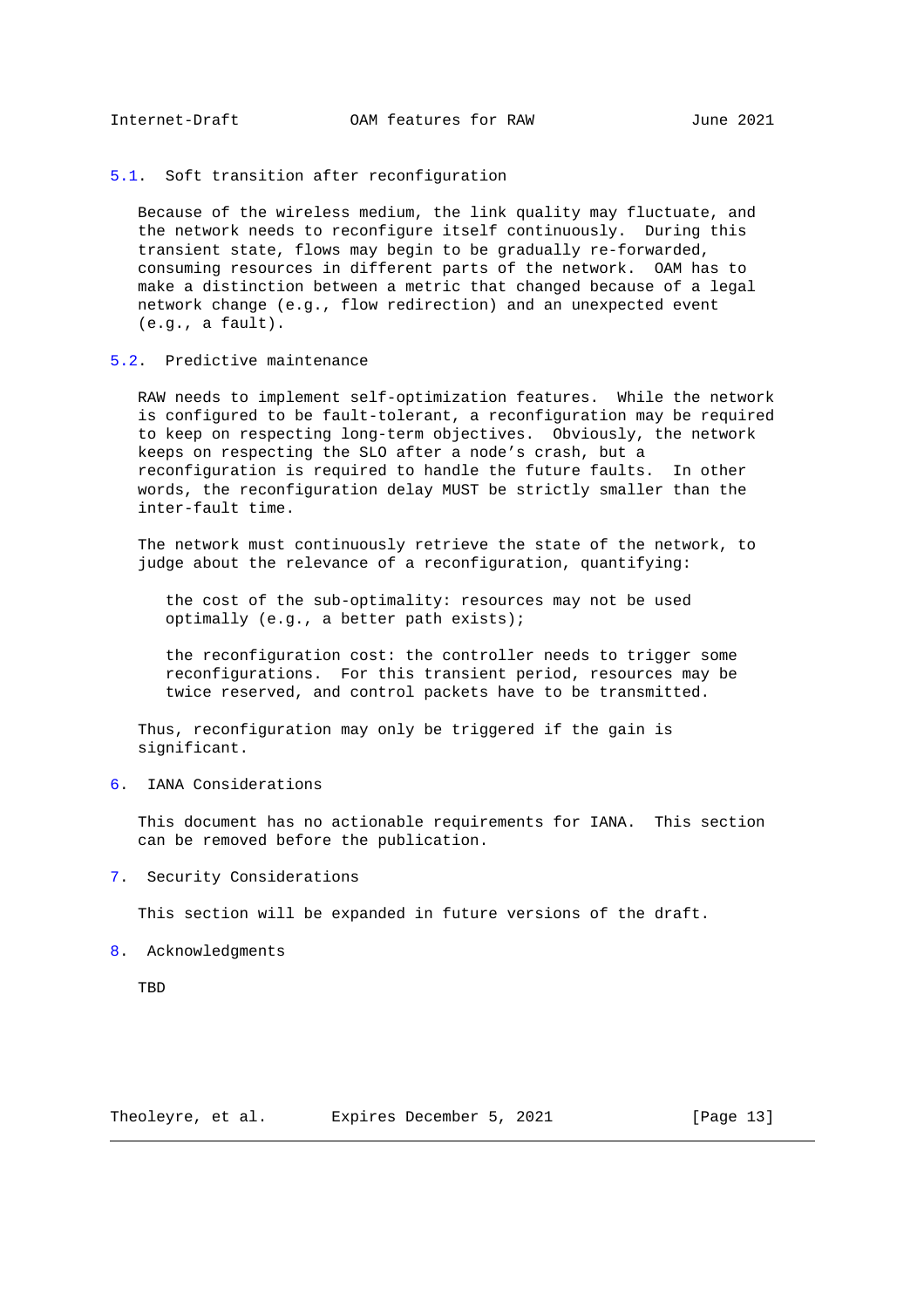<span id="page-13-5"></span><span id="page-13-1"></span><span id="page-13-0"></span>[9.](#page-13-0) Informative References

[anycast-property]

 Teles Hermeto, R., Gallais, A., and F. Theoleyre, "Is Link-Layer Anycast Scheduling Relevant for IEEE 802.15.4-TSCH Networks?", 2019, [<https://doi.org/10.1109/LCNSymposium47956.2019.9000679>](https://doi.org/10.1109/LCNSymposium47956.2019.9000679).

<span id="page-13-2"></span>[detnet-oam]

 Theoleyre, F., Papadopoulos, G. Z., Mirsky, G., and C. J. Bernardos, "Operations, Administration and Maintenance (OAM) features for detnet", 2020, [<https://tools.ietf.org/html/draft-theoleyre-detnet-oam](https://tools.ietf.org/html/draft-theoleyre-detnet-oam-support) [support>](https://tools.ietf.org/html/draft-theoleyre-detnet-oam-support).

<span id="page-13-3"></span>[I-D.pthubert-raw-architecture]

 Thubert, P., Papadopoulos, G. Z., and R. Buddenberg, "Reliable and Available Wireless Architecture/Framework", [draft-pthubert-raw-architecture-05](https://tools.ietf.org/pdf/draft-pthubert-raw-architecture-05) (work in progress), November 2020.

- <span id="page-13-6"></span> [ipath] Gao, Y., Dong, W., Chen, C., Bu, J., Wu, W., and X. Liu, "iPath: path inference in wireless sensor networks.", 2016, [<https://doi.org/10.1109/TNET.2014.2371459>](https://doi.org/10.1109/TNET.2014.2371459).
- <span id="page-13-4"></span>[PREF-draft]
	- Thubert, P., Eckert, T., Brodard, Z., and H. Jiang, "BIER- TE extensions for Packet Replication and Elimination Function (PREF) and OAM", 2018, [<https://tools.ietf.org/html/draft-thubert-bier](https://tools.ietf.org/html/draft-thubert-bier-replication-elimination) [replication-elimination>](https://tools.ietf.org/html/draft-thubert-bier-replication-elimination).
- [RFC2119] Bradner, S., "Key words for use in RFCs to Indicate Requirement Levels", [BCP 14,](https://tools.ietf.org/pdf/bcp14) [RFC 2119,](https://tools.ietf.org/pdf/rfc2119) DOI 10.17487/RFC2119, March 1997, [<https://www.rfc-editor.org/info/rfc2119>](https://www.rfc-editor.org/info/rfc2119).
- [RFC2544] Bradner, S. and J. McQuaid, "Benchmarking Methodology for Network Interconnect Devices", [RFC 2544,](https://tools.ietf.org/pdf/rfc2544) DOI 10.17487/RFC2544, March 1999, [<https://www.rfc-editor.org/info/rfc2544>](https://www.rfc-editor.org/info/rfc2544).
- [RFC6291] Andersson, L., van Helvoort, H., Bonica, R., Romascanu, D., and S. Mansfield, "Guidelines for the Use of the "OAM" Acronym in the IETF", [BCP 161,](https://tools.ietf.org/pdf/bcp161) [RFC 6291,](https://tools.ietf.org/pdf/rfc6291) DOI 10.17487/RFC6291, June 2011, [<https://www.rfc-editor.org/info/rfc6291>](https://www.rfc-editor.org/info/rfc6291).

Theoleyre, et al. Expires December 5, 2021 [Page 14]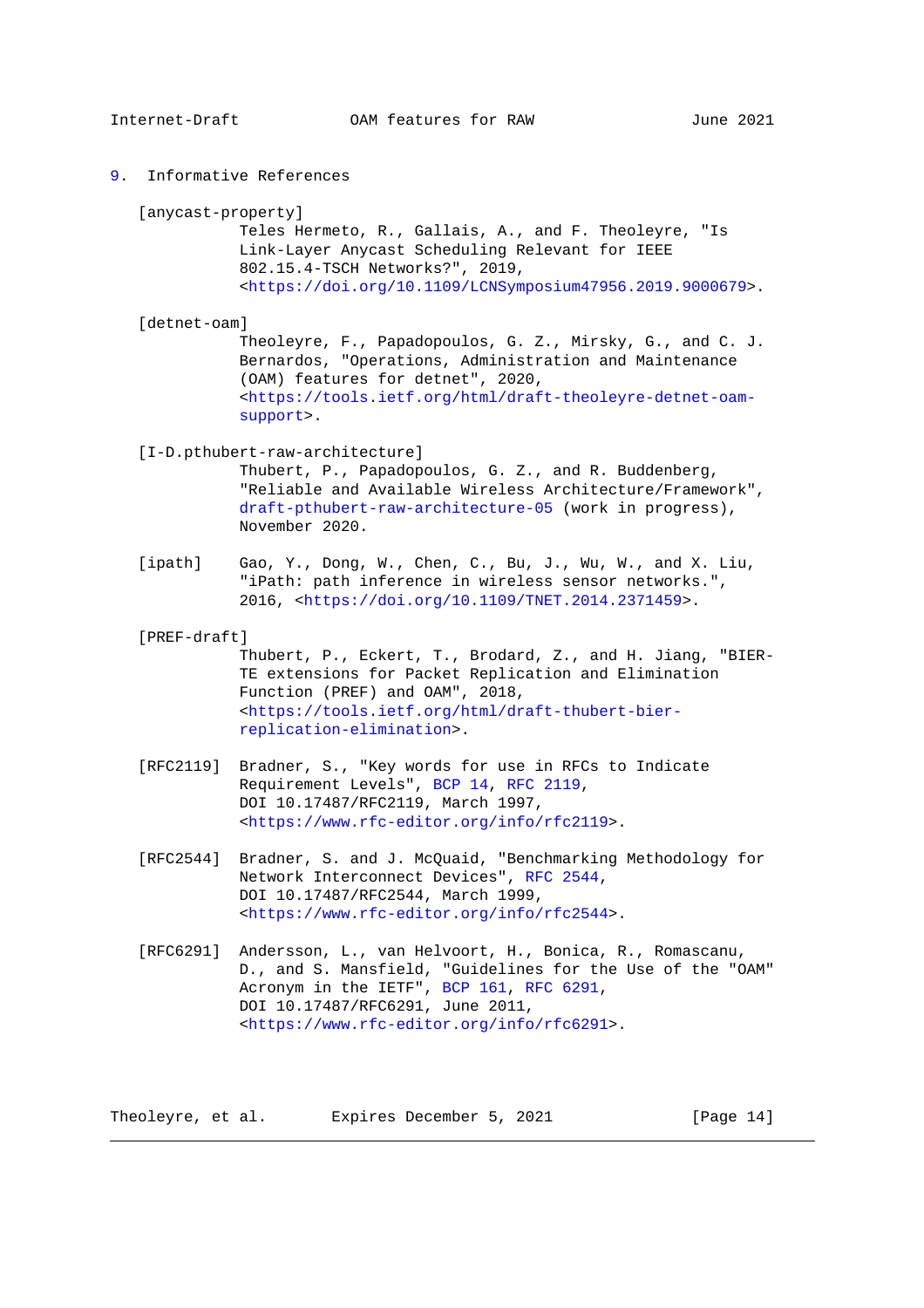- <span id="page-14-0"></span> [RFC7276] Mizrahi, T., Sprecher, N., Bellagamba, E., and Y. Weingarten, "An Overview of Operations, Administration, and Maintenance (OAM) Tools", [RFC 7276,](https://tools.ietf.org/pdf/rfc7276) DOI 10.17487/RFC7276, June 2014, [<https://www.rfc-editor.org/info/rfc7276>](https://www.rfc-editor.org/info/rfc7276).
- [RFC7799] Morton, A., "Active and Passive Metrics and Methods (with Hybrid Types In-Between)", [RFC 7799,](https://tools.ietf.org/pdf/rfc7799) DOI 10.17487/RFC7799, May 2016, [<https://www.rfc-editor.org/info/rfc7799>](https://www.rfc-editor.org/info/rfc7799).
- [RFC8174] Leiba, B., "Ambiguity of Uppercase vs Lowercase in [RFC](https://tools.ietf.org/pdf/rfc2119) [2119](https://tools.ietf.org/pdf/rfc2119) Key Words", [BCP 14,](https://tools.ietf.org/pdf/bcp14) [RFC 8174,](https://tools.ietf.org/pdf/rfc8174) DOI 10.17487/RFC8174, May 2017, [<https://www.rfc-editor.org/info/rfc8174>](https://www.rfc-editor.org/info/rfc8174).
- [RFC8655] Finn, N., Thubert, P., Varga, B., and J. Farkas, "Deterministic Networking Architecture", [RFC 8655,](https://tools.ietf.org/pdf/rfc8655) DOI 10.17487/RFC8655, October 2019, [<https://www.rfc-editor.org/info/rfc8655>](https://www.rfc-editor.org/info/rfc8655).

Authors' Addresses

 Fabrice Theoleyre CNRS Building B 300 boulevard Sebastien Brant - CS 10413 Illkirch - Strasbourg 67400 FRANCE

 Phone: +33 368 85 45 33 Email: theoleyre@unistra.fr URI: [http://www.theoleyre.eu](http://www.theoleyre.eu/)

 Georgios Z. Papadopoulos IMT Atlantique Office B00 - 102A 2 Rue de la Chataigneraie Cesson-Sevigne - Rennes 35510 FRANCE

 Phone: +33 299 12 70 04 Email: georgios.papadopoulos@imt-atlantique.fr

 Greg Mirsky ZTE Corp.

Email: gregory.mirsky@ztetx.com

Theoleyre, et al. Expires December 5, 2021 [Page 15]